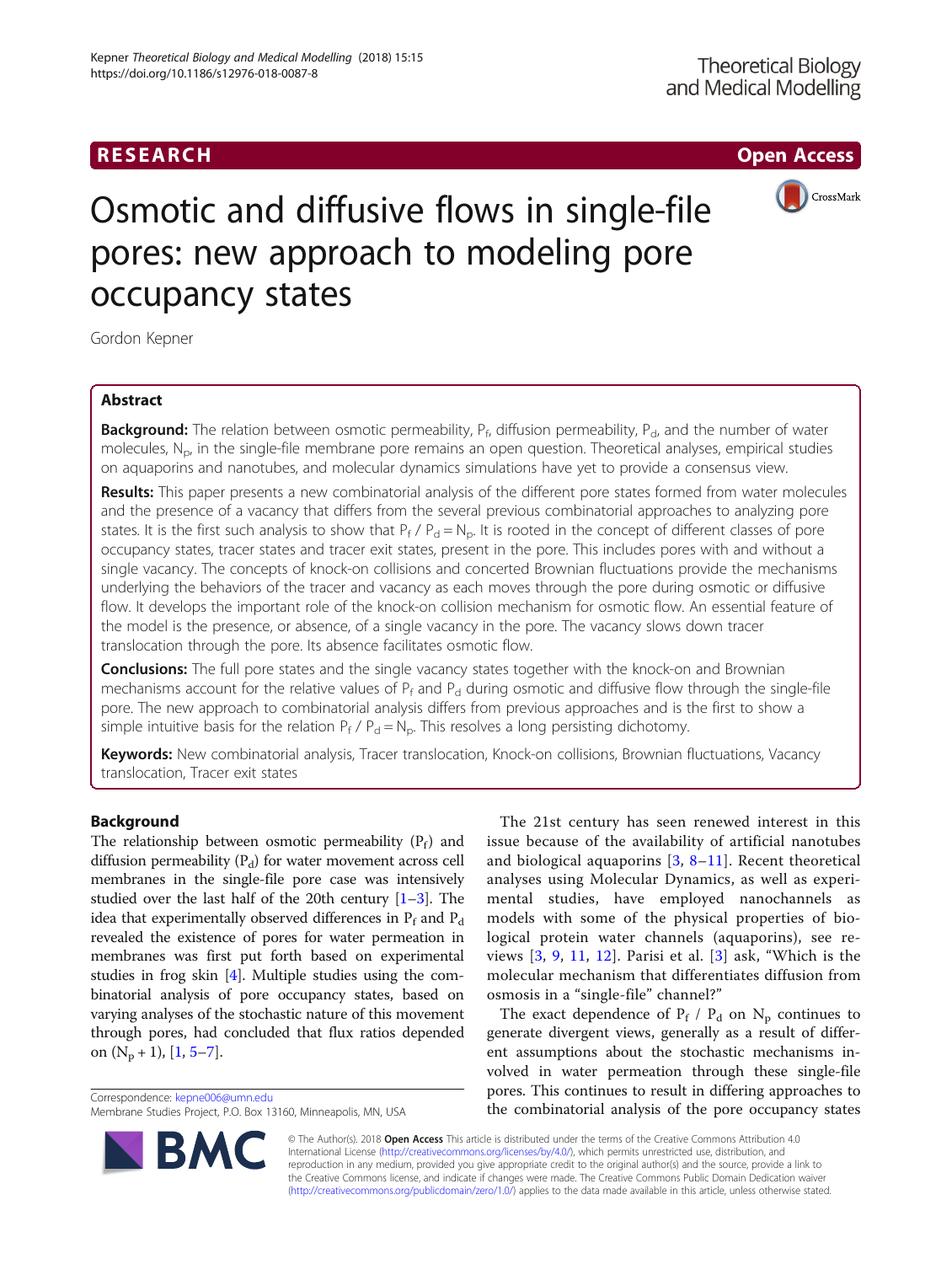present. None agreed with Levitt's [\[13\]](#page-5-0) result reached via a non-combinatorial analysis approach, giving  $P_f$  /  $P_d = N_p$ . These conflicting results from multiple studies in the literature invite a renewed effort to resolve this persistent dichotomy among the various papers employing the combinatorial analysis of presumed pore states.

In order to resolve this, a new model is introduced here with modified assumptions about the nature of pore states, particularly the role of the single vacancy. This involves distinct classes of pore states — tracer states and tracer exit states — that arise in the pore, including pores with and without a single vacancy. It leads to a different combinatorial analysis model that is the first to show  $P_f$  /  $P_d = N_p$ .

# Methods — Theoretical Approach

The aim of the study is to develop a new perspective on the concept of pore states that will yield a better analysis of the problem relating  $P_f$  /  $P_d$  to pore occupancy. Whether the ratio  $P_f$  /  $P_d$  for a single-file pore is found to be  $N_p$ ,  $(N_p + 1)$ ,  $N_p - 1$ , or other depends on the model used to derive  $P_f$  and  $P_d$  and is significantly affected by the assumption of either one or no vacancy allowed in the pore  $\left[1, 5, 8, 10, 14, 15\right]$  $\left[1, 5, 8, 10, 14, 15\right]$  $\left[1, 5, 8, 10, 14, 15\right]$  $\left[1, 5, 8, 10, 14, 15\right]$  $\left[1, 5, 8, 10, 14, 15\right]$  $\left[1, 5, 8, 10, 14, 15\right]$  $\left[1, 5, 8, 10, 14, 15\right]$  $\left[1, 5, 8, 10, 14, 15\right]$  $\left[1, 5, 8, 10, 14, 15\right]$  $\left[1, 5, 8, 10, 14, 15\right]$  $\left[1, 5, 8, 10, 14, 15\right]$ . For the full pore experiencing osmotic flow, it is assumed in some studies that all the water molecules in the pore move together at the same time to shift a molecule at the entrance slot of the pore to the exit slot and then out of the pore into solution [[1,](#page-5-0) [15](#page-6-0)–[19](#page-6-0)]. The single-file pore model has also been investigated extensively in studies of ion permeation in channels such as the  $K^+$  channel [[18](#page-6-0), [19\]](#page-6-0), giving results not directly comparable to permeation by an electrically neutral water molecule through an uncharged water pore.

Assume an initially full single-file pore of water molecules. The pore is divided into slots of length equal to the diameter of the water molecule. On both the left-hand-side (pore entrance slot) and the right-hand-side (pore exit slot), there is an exterior solution.

Assume three water molecules fill this pore, denoted by OOO. The model considers the roles of two physical mechanisms capable of causing a water molecule in the exit (or entrance) slot to leave the pore — thereby creating a vacancy at an end slot.

One is a "knock-on" billiard-ball, inelastic collision between a water molecule from the solution adjacent to the occupied entrance slot and the water molecule in the entrance slot of the pore. This transfers momentum through the water molecules in the full pore to the molecule in the exit slot, causing it to leave the pore. If the two solutions are in equilibrium, the collision frequency, on average, should be the same at each end of the pore. If not, the solution at the pore's entrance slot, with higher chemical activity of water relative to the exterior

solution at the exit slot, should on average produce a greater frequency of collisions at the pore entrance slot. The other is Brownian fluctuations that, over some time interval, could randomly produce more "jumps" to the left, or right, causing a water molecule at either end slot to leave the pore. This is particularly sensitive to the presence of a vacancy in the pore.

Each mechanism can create a vacant slot, denoted by [], at either end of the pore, OO[] or []OO. This vacant slot could then be filled in one of two ways:

- a) A water molecule inside the pore, the middle one in the example with three slots, jumps into the vacant exit or entrance end slot, giving O[]O.
- b) A water molecule from the exterior solution jumps into the vacant exit or entrance end slot, which reestablishes the full pore, OOO.

It is usually assumed that the activation energy for (a) is less than for (b), which leads more often to O[]O. The energetics of water movement at the entrance and exit slots are crucial events for the mechanisms of diffusive and osmotic flow through the single-file pore, Davis et al. [\[12\]](#page-5-0).

Experimental observations with tracers show that water molecules can diffuse through the pore equally from one side to the other under equilibrium conditions. Assume a vacancy is created at the exit slot OO[] (right-hand side) and the tracer, denoted by O, is located in the exterior solution adjacent to the pore entrance (left-hand-side). The Brownian fluctuations in the molecules inside the pore favor jumping into any available adjacent vacancy in the pore. Thus, this mechanism acts on the two remaining molecules in the pore and tends to move them toward the exit slot vacancy. Therefore, the vacancy then moves toward the entrance slot, eventually giving []OO. Now a tracer water molecule, O, can jump into this vacancy at the entrance slot.

- O OO[]
- O O[]O
- O []OO
- OOO

What mechanism (under equilibrium conditions) causes it to be transported through the length of the pore to the exterior solution adjacent to the exit end of the pore, going from  $000 \rightarrow$   $000$ , then exiting the pore to create OO[]?

Over some short time interval this tracer could occasionally experience three more rightward random Brownian jumps than leftward ones. This could allow it to escape the pore. The longer the pore (with  $N_p$  water molecules), the lower the chances of experiencing the required  $N_p$  extra rightward jumps in this short time interval and the longer it takes to escape the pore. This process works equally well in either direction through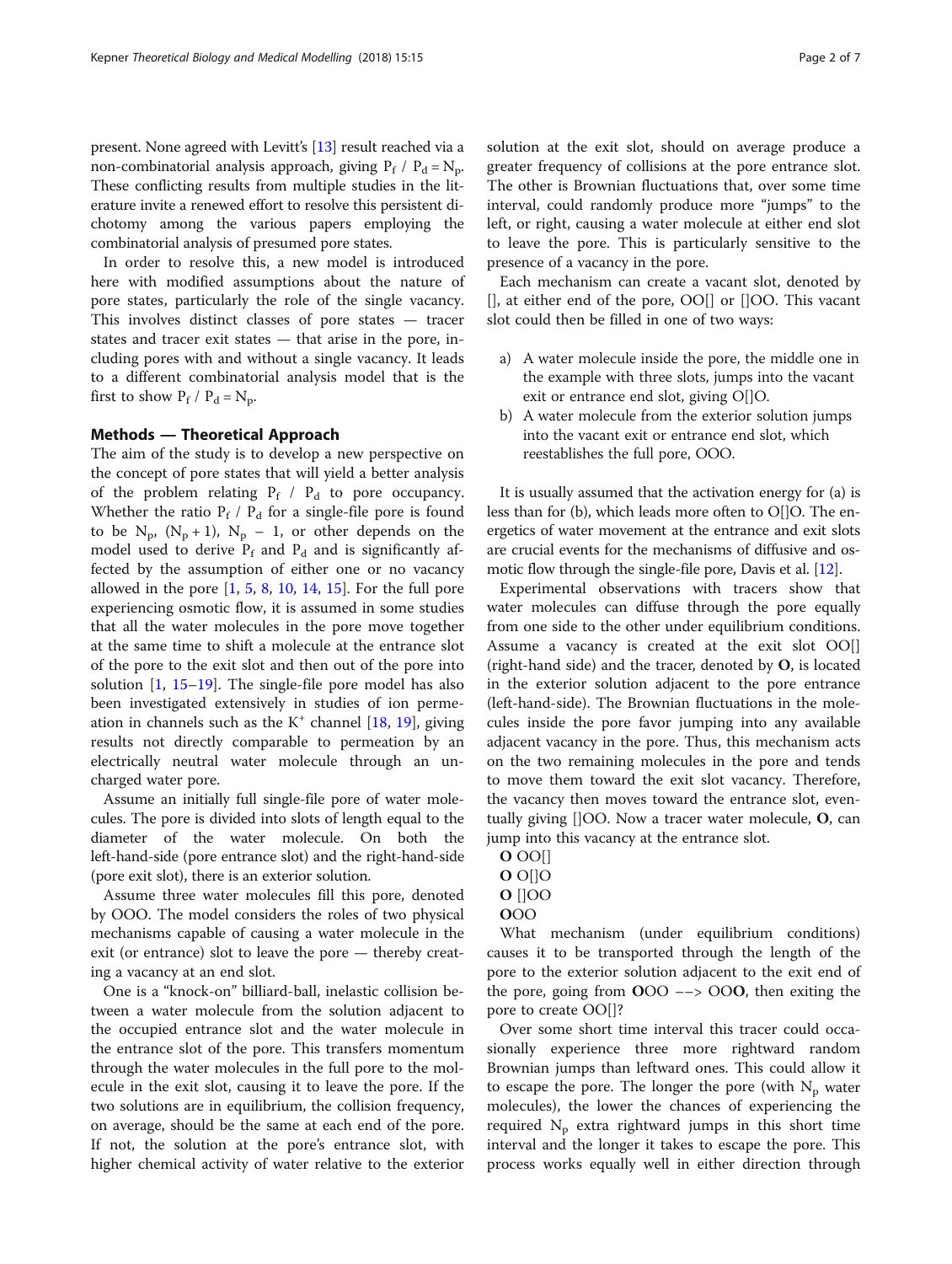the pore. Effectively, it acts to slow down the movement of the tracer through the pore.

This introduces an additional mechanism that produces net movement of water molecules through the pore. Assume an impermeable solute placed in the solution exterior to the pore exit. There is a net increased collision frequency, due to the water molecules of the exterior solution (pure water), at the entrance slot of the pore. This produces two effects:

a) When the pore is full, a collision at the entrance slot transfers momentum through the pore's water molecules to the water molecule in the exit slot, which causes it to leave the pore and create a vacancy at the exit slot, as shown below.

Collision  $O \rightarrow OOO \rightarrow OO[] + O$ 

b) When there is a vacancy created at the exit slot, this net increase in collision frequency at the entrance slot continues to produce additional repetitive collisions at the pore entrance, see below.

Collision  $Q \rightarrow O[$   $] \rightarrow$   $\rightarrow$   $O[$   $]$  $O + O$ 

The middle water molecule then moves into the exit slot vacancy. This is more likely than having a water molecule from the exterior solution jump into the vacant exit slot. The next collision with the water molecule occupying the entrance slot moves it into the vacancy in the middle slot.

Collision  $O \longrightarrow O[]O \longrightarrow []OO$ 

A water molecule can then jump into this newly vacant entrance slot from the exterior solution.

Collision  $Q \rightarrow |]$  $OO \rightarrow$   $OO$ 

This increased repetitive collision mechanism at the pore entrance favors maintaining a full pore, which is a requirement for the collision mechanism to move a molecule out of the exit slot into the exterior solution.

On average, because of the osmotic gradient, this sequence occurs more often than a similar sequence of collisions from the exterior solution at the exit slot, leading to net osmotic water flow through the pore from the entrance to the exit slot. The sequence repeats until the tracer reaches the exit slot and then is moved out of the pore into the exterior solution by a collision. Thus, the vacancy moves more rapidly than in the diffusion case from the exit slot to the entrance slot, where it can then fill from the exterior solution. Effectively, this reduces the lifetime  $(T_v)_{\text{osm}}$  of the vacancy in the pore (how long it exists there on average before replaced by a water molecule) so that during osmotic flow the value of this  $(T_v)_{\text{osm}}$  becomes very much shorter than the lifetime  $(T_v)_{diff}$  of any vacancy occurring in the pore during diffusion, which increases osmotic flow through the

single-file pore relative to diffusive flow. The relative imbalance between the collision and Brownian mechanisms is a function of pore length  $(N_p)$ . It is less for shorter pores. It disappears, as shown in experiments on lipid bilayers having no pores [\[2\]](#page-5-0).

# Results and discussion

# Model

The new combinatorial analysis approach developed here assumes:

- a) There are i slots of diameter equal to the diameter of a water molecule,  $d_w$ , where  $i \geq 1$ . The pore's length is then  $i \cdot d_w = L_{\text{pore}}$ . Thus,  $i = N_p$  when the pore is full of water molecules.
- b) There are three different objects that can occupy a slot in the pore. These are the physically indistinguishable water molecules O, the water tracer molecule O, and the vacant slot [].
- c) No more than one  $O$  or one  $\vert \vert$  is allowed in the pore at any time.

Using basic combinatorial principles, let  $(N<sub>S</sub>)<sub>i</sub>$  be the total number of pore states for the three objects for a given number of slots,  $i$ , in the pore. The ordering of the objects in the pore also matters. Then calculate  $(N<sub>S</sub>)<sub>i</sub>$  as a function of i to obtain  $P_f$  and  $P_d$  in terms of the relevant pore states, the number of water molecules and the presence or not of a vacancy in the pore. There are four cases to consider, all mutually exclusive.

- 1. No  $\bf{O}$  or  $\parallel$  in the pore, only O, giving one such pore state.
- 2. One  $\mathbf{O}$ , no  $\left[ \cdot \right]$  and the rest  $\bigcirc$ , giving *i* pore states that could have one  $O$ , no [], and only one way to fill the remaining slots with O, which therefore yields i pore states.
- 3. One  $\Box$ , no **O**, and the rest O, which yields *i* pore states.
- 4. One O and one [], with the remaining slots filled with O. Now select a slot for the  $[$  from the N<sub>sl</sub> slots present in the pore. There are  $i$  ways to do this. Now choose one of those  $[i - 1]$  remaining slots for **O**. There are then  $i \cdot [i-1]$  ways to arrange the  $O$  and the  $[]$  in the pore, but only one way to fill the remaining slots with O. The total number of pore states in this case equals,  $i \cdot [i - 1] = i^2 - i.$

The total number of pore states is  $(N<sub>S</sub>)<sub>i</sub> = i \cdot [i - 1]$  $+i + i + 1 = i^2 + i + 1$ . For the detailed example used below,  $i = 3$ , so  $(N<sub>S</sub>)<sub>3</sub> = 13$  unique pore states. At the limit of  $i = 1$ , this gives  $(N<sub>S</sub>)<sub>1</sub> = 3$  pore states.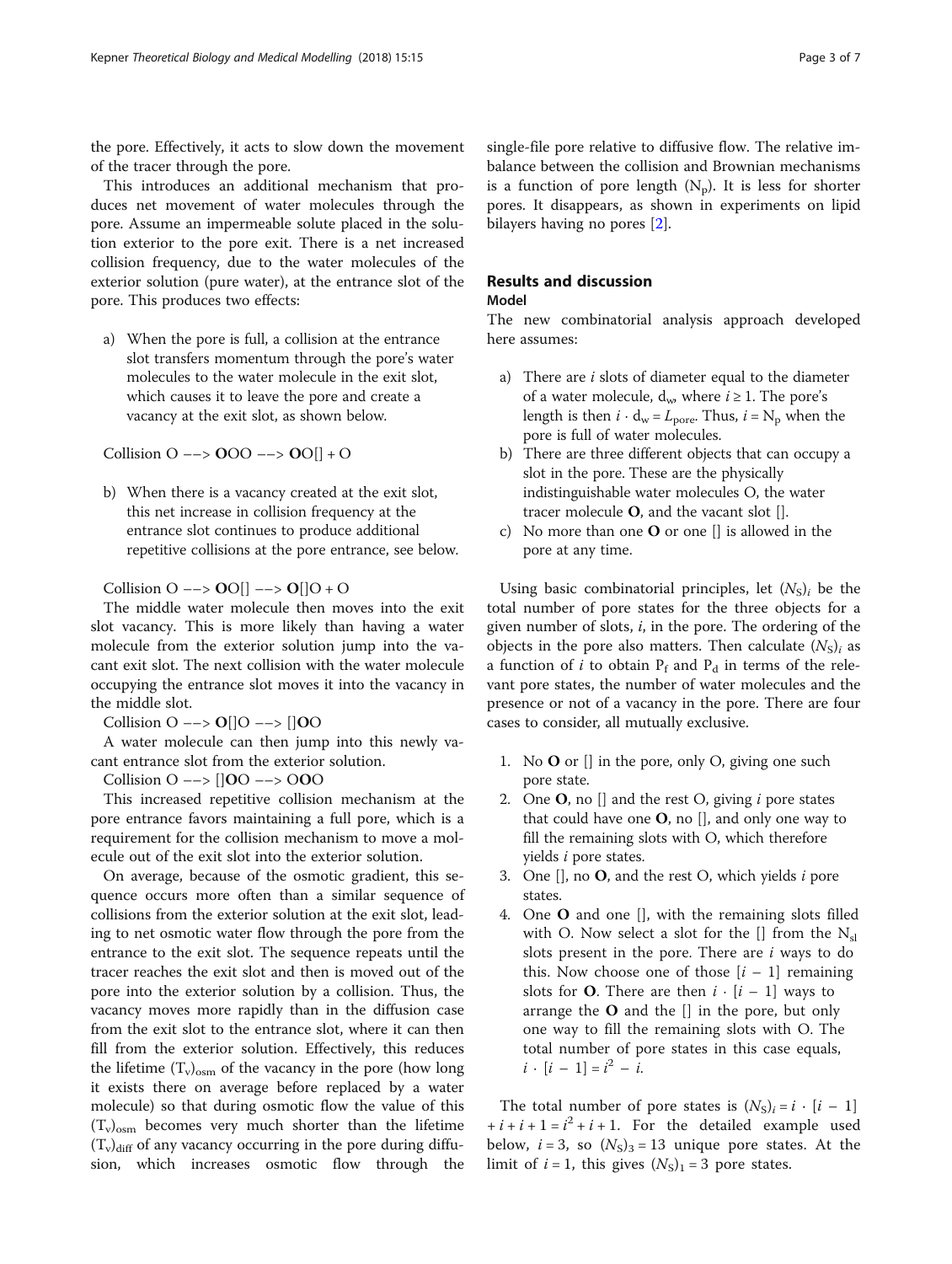## <span id="page-3-0"></span>Pore occupancy states

The concept of pore states seeks to describe the occupancy configurations of the single-file pore. Thus, the mechanisms for moving a water molecule out of the pore that are considered here —knock-on collision and concerted Brownian fluctuations — can only act on the occupancy states actually present. Exiting a pore requires the water molecule to be in the end slot of a pore state configuration. The model used here revisits the concept of pore states [[11](#page-5-0), [14\]](#page-5-0). It introduces new classes of these states and relates them to  $P_f$  and  $P_d$  to obtain  $P_f$  /  $P_d$ . Table 1 presents these different pore states for  $i = 3$ , using the combinatorial model with  $(N_S)_i = i^2 + i + 1 = 13$ .

This specifies quantitatively the four types of tracer states (one tracer in the pore) that can exist within a pore with one vacancy and within a filled pore as well.

- 1) Diffusion Tracer States  $(N<sub>S</sub>)<sub>d</sub>$  that contain the tracer **O**, giving nine for  $i = 3$ , as shown in Table 1.
- 2) Diffusion Tracer Exit States  $(N<sub>S</sub>)<sub>dex</sub>$  that contain a tracer  $O$  in the exit slot of the pore, giving three for  $i = 3$ .
- 3) Osmotic Tracer States  $(N<sub>S</sub>)<sub>f</sub>$  with no vacancy and with a tracer **O**, giving three for  $i = 3$ .
- 4) Osmotic Tracer Exit States  $(N<sub>S</sub>)<sub>flex</sub>$  with no vacancy and with a tracer **O** in the exit slot, giving one for  $i = 3$ .

This differs from "pore state," which can include states without a tracer  $[8, 14, 15, 17]$  $[8, 14, 15, 17]$  $[8, 14, 15, 17]$  $[8, 14, 15, 17]$  $[8, 14, 15, 17]$  $[8, 14, 15, 17]$  $[8, 14, 15, 17]$  $[8, 14, 15, 17]$ . It also defines the new concept of tracer exit states for osmotic flow,  $(N_S)_{\text{dex}}$ , and diffusion flow,  $(N_S)_{\text{flex}}$ . These include only pore configurations with the tracer in the exit slot of the pore.

Osmotic flow is dependent on the three osmotic tracer states  $(N<sub>S</sub>)<sub>f</sub>$  — full pore states. If the activity of water is highest at the pore entrance, then net osmotic flow occurs out of the exit slot. When there is a vacancy, this increased collision frequency at the pore entrance acts to rapidly fill vacancies arising at the pore entrance and exit slots, favoring the full pore state.

For diffusive flow, there are three states with a tracer in the entrance slot and three with a tracer in the exit slot, see Table 1 and  $(N<sub>S</sub>)<sub>d</sub>$ . Under the equilibrium condition, there can be no net flow. Yet, a tracer can make its way through the pore in either direction, equally, via the Brownian fluctuation mechanism. Similarly, the collision mechanism acts equally at both ends of the pore in promoting escape from the pore.

The sequential translocation of tracer and vacancy moves the tracer toward the exit and the vacancy toward the entrance to the pore. Six pore occupancy states contain a vacancy and a tracer. This vacancy is more likely to be filled from within the pore because it is usually assumed that the energy barrier for exiting or entering the full pore is significantly greater than for moving into a vacancy within the pore  $[1, 8]$  $[1, 8]$  $[1, 8]$  $[1, 8]$ . The relative energy barrier is less for a molecule moving from the exterior solution into the vacancy at the pore entrance site. This causes the tracer to remain longer within the pore and inhibits exiting. Only the three full pore occupancy states  $(N<sub>S</sub>)<sub>f</sub>$ , Table 1, with a tracer create the full pore condition favoring exit from the pore via the knock-on mechanism, which operates equally on these states.

The tracer measures one-way translocation via diffusion within the pore, under equilibrium conditions. It is the same in both directions. The effect of the vacancy is to decrease greatly the rate at which a tracer can diffuse through the pore. When the vacancy reaches the entrance slot, it may fill from the exterior solution with either a tracer or non-tracer. If instead it fills from within the pore, this creates a vacancy at the exit slot, for the  $i = 3$  case.

| Pore Occupancy                    | Pore States<br>$i = 3$<br>$N_{\rm S}(i)$ | Diffusion Tracer<br><b>States</b><br>$N_{\rm S}(i)_{\rm d}$ | Diffusion Tracer<br>Exit States<br>$N_{\rm S}(i)_{\rm dex}$ | Osmotic Tracer<br><b>States</b><br>$N_{\varsigma}(i)_{\varsigma}$ | Osmotic Tracer<br>Exit States<br>$N_{\rm S}(i)_{\rm flex}$ |
|-----------------------------------|------------------------------------------|-------------------------------------------------------------|-------------------------------------------------------------|-------------------------------------------------------------------|------------------------------------------------------------|
|                                   |                                          |                                                             |                                                             |                                                                   |                                                            |
| []00<br>O[]O<br>OO[]              | 3                                        |                                                             |                                                             |                                                                   |                                                            |
| 000<br>000<br>000                 | 3                                        | 3                                                           |                                                             | 3                                                                 |                                                            |
| O[] [O0]<br>O[]O O[]O<br>[]00[]00 | 6                                        | 6                                                           |                                                             |                                                                   |                                                            |
| <b>Total States</b>               | 13<br>$i^2 + i + 1$                      | 9<br>:2                                                     |                                                             | 3                                                                 |                                                            |

**Table 1** Four different types of pore occupancy states, for  $i = 3$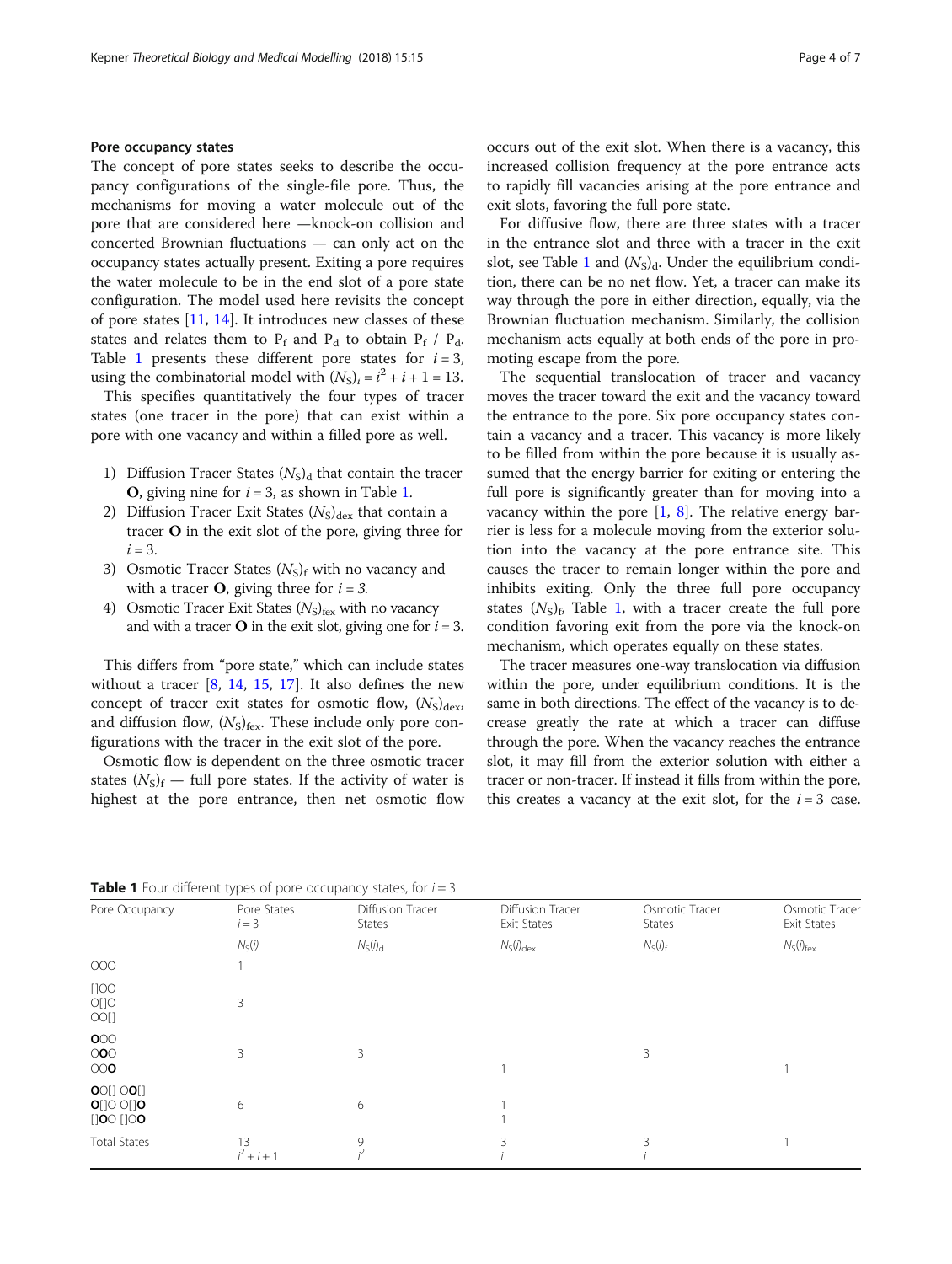This process repeats again and again as long as there is one vacancy in the pore. Thus, what matters is the number of tracer exit states available as pathways through the membrane for osmotic flow  $(N<sub>S</sub>)<sub>fer</sub>$  and diffusion  $(N<sub>S</sub>)<sub>der</sub>$ . In the limit  $i = 1$ , there are just 3 pore occupancy states. Therefore, the total states row in a table for  $i = 1$  would take the values: 3, 1, 1, 1, 1.

# Tracer states —  $(N_S)_{d}$  and  $(N_S)_{f}$

Table [1](#page-3-0) shows the 9 diffusion tracer states. Thus,  $(N<sub>S</sub>)<sub>d</sub> = i$  $+i \cdot (i-1) = i^2 = 9$ . For osmotic flow,  $(N_S)_p$  there are  $i = 3$ states. Assume as with Finkelstein [\[1](#page-5-0)] that the  $P_f$  /  $P_d = [(1$ /  $(N<sub>S</sub>)<sub>f</sub>$  / [1 /  $(N<sub>S</sub>)<sub>d</sub>$ ], while recognizing that  $(N<sub>S</sub>)<sub>f</sub> = i$  and  $(N_S)_d = i^2$ , so  $(1/i) / (1/i^2) = i$  or simply  $(1 / L) / (1 / L^2) =$ L. The nominal dependence of  $(N<sub>S</sub>)<sub>f</sub>$  on  $(1 / L)$  is effectively cancelled out in this relation. Therefore,

$$
P_f/P_d = (1/N_S)_{f}/(1/N_S)_{d} = (1/3)/(1/9) = 3 = i
$$
  
= N<sub>p</sub> = 3 water molecules in pore

Defining  $P_d$  in terms of pore states depends on whether the pore is always full or has one vacancy. If full, there are 3 tracer states and 1 null state (first column, Table [1](#page-3-0)), which equals  $(i + 1)$ . If there is one vacancy, then there are  $i<sup>2</sup>$  states, only 6 of which are tracer states. For the full and vacancy states there are  $(i^2 + i + 1) = 13$  pore states.

# Tracer exit states  $-(N<sub>S</sub>)<sub>dex</sub>$  and  $(N<sub>S</sub>)<sub>flex</sub>$

Another approach emerges from considering only the tracer *exit* states,  $(N_S)_{\text{dex}}$  and  $(N_S)_{\text{flex}}$ , shown in Table [1](#page-3-0).

$$
\frac{P_f}{P_d} = \frac{1/(N_S)_{\text{flex}}}{1/(N_S)_{\text{dex}}} = \frac{1/1}{1/3} = 3 = i = N_p
$$
  
= 3 water molecules in pore

Thus, as the pore lengthens,  $(N_S)_{\text{dex}} = i$  steadily increases, while  $(N<sub>S</sub>)<sub>lex</sub>$  stays constant.

The essential events for moving water into and out of the pore necessarily occur at the entrance and exit slots. The new Tracer Exit States approach surprisingly suggests that  $P_f$  does not depend on i and therefore not on pore length, because  $(N<sub>S</sub>)<sub>flex</sub>$  will always have a value of 1, regardless of  $i$  and therefore of pore length. Theoretical studies suggest overall conductance is weakly dependent

on pore length [[12,](#page-5-0) [14](#page-5-0)]. This result is supported by theoretical simulation studies on a 'greasy' or frictionless nanopore [\[16](#page-6-0), [20\]](#page-6-0), see also [\[8](#page-5-0)]. Saparov's experimental study  $[21]$  $[21]$  showed  $P_f$  did depend exponentially on pore length; but it also pointed out that "If full occupancy is assumed or if the number of vacancies is limited to one (the cases analyzed here), the effect of N on  $p_f$  has to be much weaker." This appears puzzling but is consistent with recognizing that  $(N_S)_{\text{dex}} / (N_S)_{\text{flex}}$  depends primarily on  $(N_S)_{\text{dex}}$  and this certainly increases with increased pore length. There is no study that has independently measured  $P_f$  /  $P_d$  and the single-file pore length in order to test whether  $P_f$  /  $P_d = N_p$ , see also Table 2 below.

This single vacancy model is compatible with the "chain-like" concept of water movement within the single-file pore suggested by some molecular dynamics studies. The vacancy could lead to brief coordinated fluctuations arising to move several water molecules in concert toward the vacancy. This more rapidly shifts the vacancy, by several slots, in the opposite direction.

## Comparing  $P_f$  /  $P_d$  analyses

Table 2 summarizes some of the differing results for  $P_f$  /  $P_d$  taken from the literature cited here  $\left[1, 5-8, 10, 14, 15\right]$  $\left[1, 5-8, 10, 14, 15\right]$  $\left[1, 5-8, 10, 14, 15\right]$  $\left[1, 5-8, 10, 14, 15\right]$  $\left[1, 5-8, 10, 14, 15\right]$  $\left[1, 5-8, 10, 14, 15\right]$  $\left[1, 5-8, 10, 14, 15\right]$  $\left[1, 5-8, 10, 14, 15\right]$  $\left[1, 5-8, 10, 14, 15\right]$  $\left[1, 5-8, 10, 14, 15\right]$  $\left[1, 5-8, 10, 14, 15\right]$ .

The similarity of the results at larger  $i$  (actual biological aquaporins) would make it quite difficult to distinguish among them on an experimental basis. The cases that offer the greatest relative differences among these theoretical expressions for  $P_f$  /  $P_d$  are the limiting cases, as shown in Fig. [1.](#page-5-0)

For (a) it is well established both theoretically and experimentally that  $P_f$  /  $P_d = 1$ , [\[2](#page-5-0)]. For (**b**), only  $(N_S)_d$  /  $(N<sub>S</sub>)<sub>f</sub> = (N<sub>S</sub>)<sub>dex</sub> / (N<sub>S</sub>)<sub>flex</sub> gives 2. For (c) with  $i = 1$ , then$  $(i - 1) = 0$ , and it is difficult to understand why P<sub>f</sub> / P<sub>d</sub>  $=(i + 1) = 2$ . For (d), there is no pore wall to interact with and constrain the movement of the water molecules. These limiting cases of very short pores are inaccessible experimentally. They might be investigated using simulation analyses.

As shown in Table 2, when  $i > 1$ , then  $[i^2 + 1] / (i + 1)$ yields non-integer values, which are difficult to interpret unless rounded to the nearest integer. As  $i$  becomes large, then the relation  $(i^2 + 1)$  /  $(i + 1)$  does approach *i* more closely. The following relationship is supported by some

|  | <b>Table 2</b> Theoretical expressions for $P_f$ / $P_d$ with $N_p = i$ |  |
|--|-------------------------------------------------------------------------|--|
|--|-------------------------------------------------------------------------|--|

| Actual $i = N_p$ | -<br>$(N_5)_{\rm d}$ / $(N_5)_{\rm f} = (N_5)_{\rm dex}$ / $(N_5)_{\rm flex} = i$ | $i = 1$ | $(i^2+1) / (i+1)$ | i + 1 |
|------------------|-----------------------------------------------------------------------------------|---------|-------------------|-------|
|                  |                                                                                   |         |                   |       |
|                  |                                                                                   |         | 1.67              |       |
|                  |                                                                                   |         | 2.5               |       |
| 4                |                                                                                   |         | 3.4               |       |
|                  |                                                                                   |         | 6.25              |       |
| 10               | 10                                                                                |         | 9.2               |       |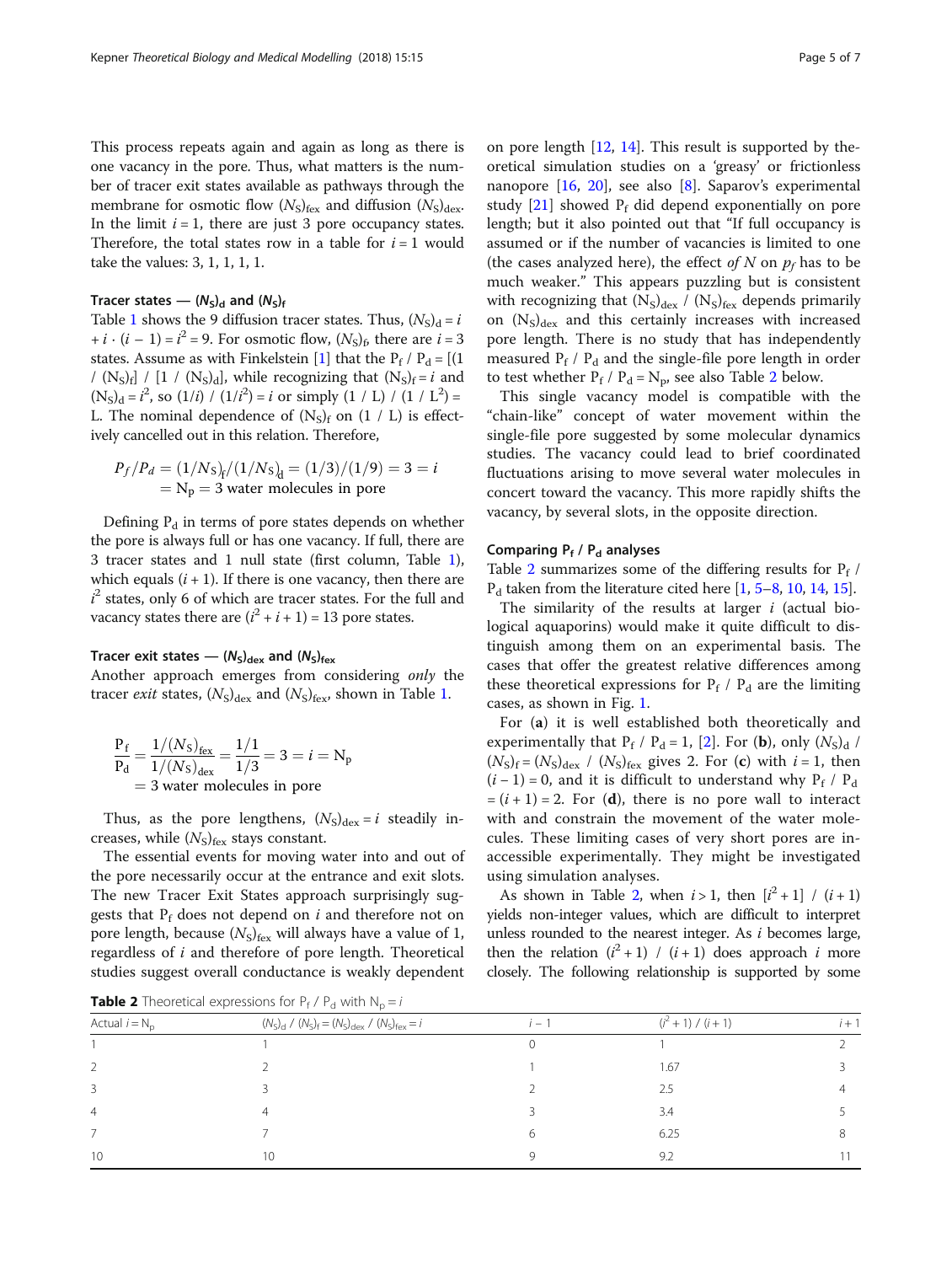<span id="page-5-0"></span>

models [10]:  $P_f$  /  $P_d$  = < *n* > + 1, where now < *n* > is the average occupancy of the pore containing  $i = N_p$  molecules, when all slots are full. The model developed here allows for one vacancy in the pore. This suggests that  $\langle n \rangle = i - 1$ , giving,  $P_f$  /  $P_d = (i - 1) + 1 = i$ . Only the tracer states model presented here was able to produce the relationship  $P_f$  /  $P_d$  $i = i = N_p$ , the number of water molecules in the full pore. This result based on the new combinatorial analysis of pore states is also supported by Levitt's [13] different theoretical approach to this problem.

## Conclusions

The new approach to combinatorial analysis of pore states differs from previous approaches and is the first to show a simple intuitive basis for the relation  $P_f$  /  $P_d = N_p$ . This resolves the dichotomy that has so long persisted. The model developed here does not depend on a physical description of the interactions occurring within the pore among the water molecules, or with the pore wall. One essential feature is the presence of the vacancy, which forces the tracer molecule to spend more time "sampling" each of the possible tracer states — thereby significantly slowing its passage through the pore and so increasing  $P_d$ . Another is the introduction of a revised concept of pore states along with a clear distinction between tracer and tracer exit states, which relates directly to  $P_f$  /  $P_d$ .

These results provide a way to reconcile the various models used to analyze the important ratio  $P_f$  /  $P_d$ . It offers a unifying intuitive explanation in terms of pore occupancy states (based on tracer and tracer exit states) for the osmotic and diffusive flows single-file pore. The roles of the full pore states and the single vacancy states are shown to be coherent with the mechanisms postulated for diffusive and osmotic flows in the single file pore. This suggests new insights in terms of the concepts of tracer and exit states that simplify the understanding of osmotic and diffusive flows through such pores.

#### Availability of data and materials

Data sharing not applicable to this article as no datasets were generated or analyzed during the current study.

#### Authors' contributions

The author read and approved the final manuscript.

#### Ethics approval and consent to participate Not applicable.

#### Consent for publication

Not applicable.

#### Competing interests

The author declares that they have no competing interests.

#### Publisher's Note

Springer Nature remains neutral with regard to jurisdictional claims in published maps and institutional affiliations.

## Received: 26 January 2018 Accepted: 1 August 2018 Published online: 01 October 2018

#### References

- 1. Finkelstein A. Water movement through lipid bilayers, pores, and plasma membranes. New York: Wiley; 1987. <https://doi.org/10.1002/cbf.290060323>.
- 2. Macey R, Moura T. Basic principles of transport. In: Handbook of physiology Suppl 31: cell physiology. New York: Ed. J. Hoffman and J. Jamieson. Wiley; 1997. p. 181–259. [https://doi.org/10.1002/cphy.cp140106.](https://doi.org/10.1002/cphy.cp140106)
- 3. Parisi M, Dorr R, Ozu M, Toriano R. From membrane pores to aquaporins: 50 years measuring water fluxes. J Biol Phys. 2007;33:331–43. [https://doi.org/10.](https://doi.org/10.1007/s10867-008-9064-5) [1007/s10867-008-9064-5](https://doi.org/10.1007/s10867-008-9064-5).
- 4. Ussing H. Membrane structure as revealed by permeability studies. Proc Colston Res Soc. 1954;7:33–40.
- 5. Hodgkin A, Keynes R. The potassium permeability of a giant nerve fibre. J Physiol. 1955;128:61–8. PMCID: PMC1365755
- 6. Lea E. Permeation through long narrow pores. J Theor Biol. 1963;5:102–7. [https://doi.org/10.1016/0022-5193\(63\)90038-9](https://doi.org/10.1016/0022-5193(63)90038-9).
- 7. Dick D. Cell water. Washington, D.C.: Buttersworth; 1966.
- 8. Portella G, Pohl P, de Groot B. Invariance of single-file water mobility in gramicidin-like peptide pores as function of pore length. Biophys J. 2007;92: 3937–0. [https://doi.org/10.1529/biophysj.106.102921.](https://doi.org/10.1529/biophysj.106.102921)
- 9. Fornasierro F, Park H, Hoh J, et al. Ion exclusion by sub-2-nm carbon nanotube pores. Proc Natl Acad Scis. 2008;105:17250–5. [https://doi.org/10.](https://doi.org/10.1073/pnas.0710437105) [1073/pnas.0710437105.](https://doi.org/10.1073/pnas.0710437105)
- 10. Portella G, de Groot B. Determinants of water permeability through nanoscopic hydrophilic channels. Biophys J. 2009;96:925–38. [https://doi.org/](https://doi.org/10.1016/j.bpj.2008.09.059) [10.1016/j.bpj.2008.09.059](https://doi.org/10.1016/j.bpj.2008.09.059).
- 11. Kofinger J, Hummer G .Dellago C (2011) Single-file water in nanopores. Phys Chem Chem Phys 13: 15403–15417 doi: 10.1039%2Fc1cp21086f.
- 12. Davis I, Shachar-Hill B, Curry M, et al. Osmosis in semi-permeable pores; an examination of the basic flow equations based on our experimental and molecular dynamics study. Proc Roy Soc A. 2007;463:881–96. [https://doi.org/](https://doi.org/10.1098/rspa.2006.1803) [10.1098/rspa.2006.1803](https://doi.org/10.1098/rspa.2006.1803).
- 13. Levitt D. A new theory of transport for cell membrane pores. I. General theory and application to red cell. Biochem Biophys Acta. 1974;373:115–31. [https://doi.org/10.1016/0005-2736\(74\)90111-4](https://doi.org/10.1016/0005-2736(74)90111-4).
- 14. Kohler H, Heckmann K. Unidirectional fluxes in saturated single-file pores of biological and artificial membranes. I. Pores containing no more than one